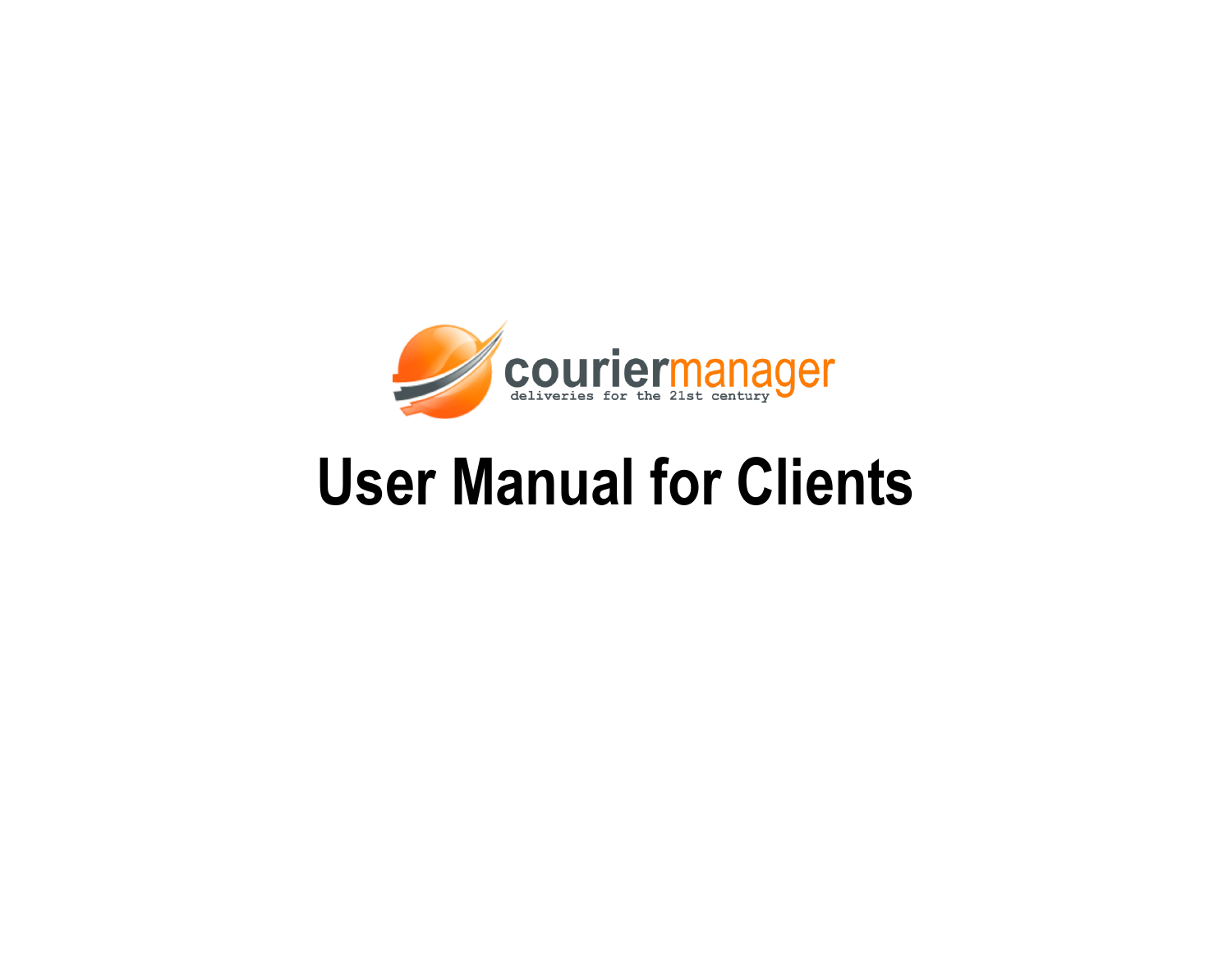

# **CourierManager Application Manual**

#### **About CourierManager**

**CourierManager application** is an instrument that enables courier companies' clients with access to details regarding deliveries, facilitating both sides activity and avoiding error entries. Clients receive access to a user account with the possibility to **edit, monitor and update** the operations related to their deliveries.

## **How do I login?**

First step for getting to your account is to log in. In order to do that the courier company will provide you a link or the link will be available on the courier company's website. Creating your account will be done by one of the application's administrators. You can also access it from our website [www.couriermanager.eu](http://www.couriermanager.eu/) and replace the demo info with the username and password provided by the courier company.

| Password:    |  |
|--------------|--|
|              |  |
|              |  |
| <b>LOGIN</b> |  |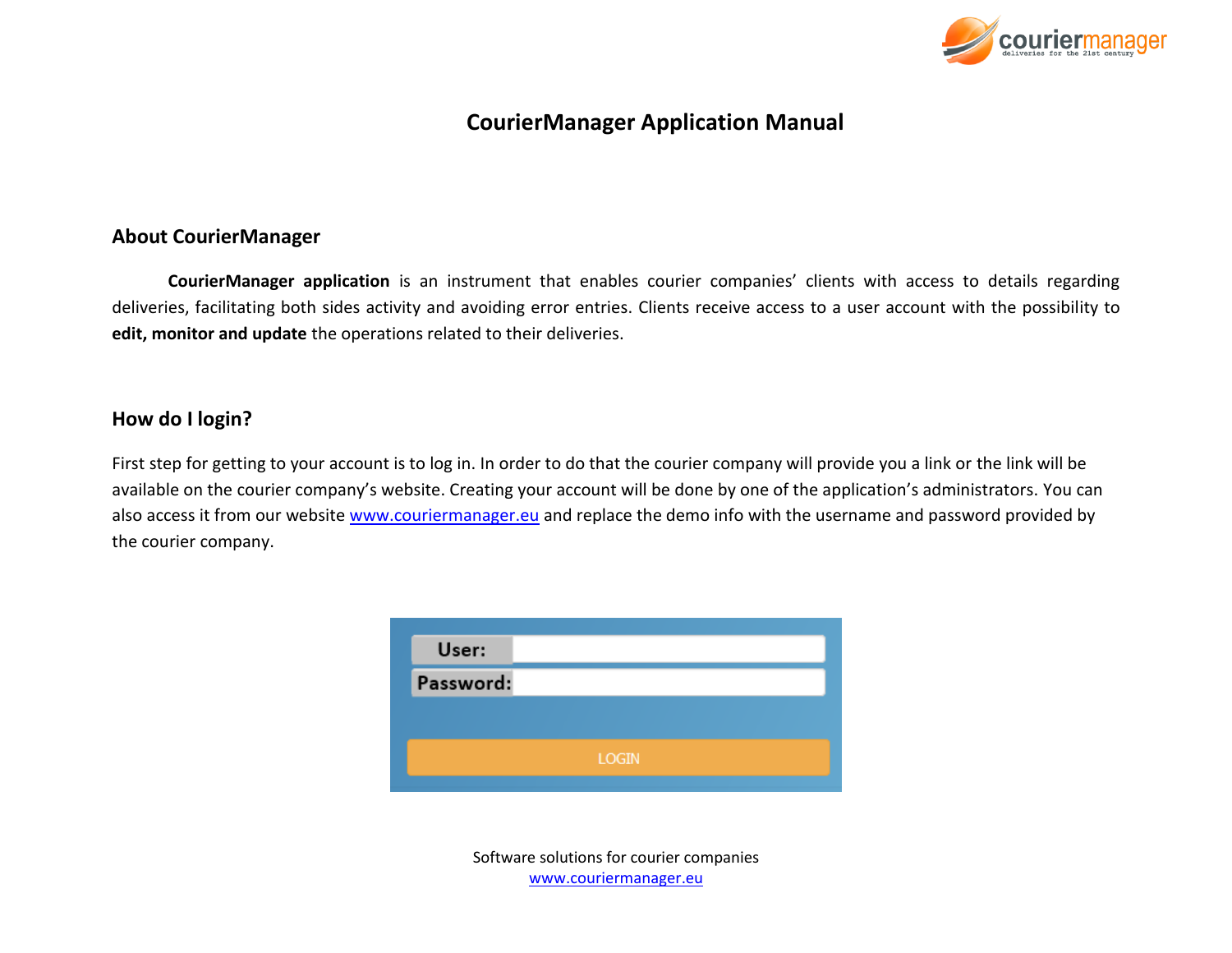

# **How do I see information about my account?**

Select "**My account**" option from the menu in the right corner. You can check and edit you account info here and change your password.

|      | <b>Tracking</b> | <b>Zones</b>        | $\vee$<br>Firma Test SRL     | English<br>$\vert \vee \vert$ |                 |        |         |       |                 |
|------|-----------------|---------------------|------------------------------|-------------------------------|-----------------|--------|---------|-------|-----------------|
|      |                 |                     |                              |                               |                 |        |         |       | My account      |
| les. |                 | Couriers settlement | <b>Clients settlement</b>    | SMS log                       | Other packages  | Series | Reports | Codes | <b>少</b> Logout |
|      |                 |                     |                              |                               |                 |        |         |       |                 |
|      |                 |                     | Change password for userdemo |                               |                 |        |         |       |                 |
|      |                 | Old password:       |                              |                               |                 |        |         |       |                 |
|      | New password:   |                     |                              |                               |                 |        |         |       |                 |
|      |                 |                     | Re-introduce new password:   |                               |                 |        |         |       |                 |
|      |                 |                     |                              |                               | Change password |        |         |       |                 |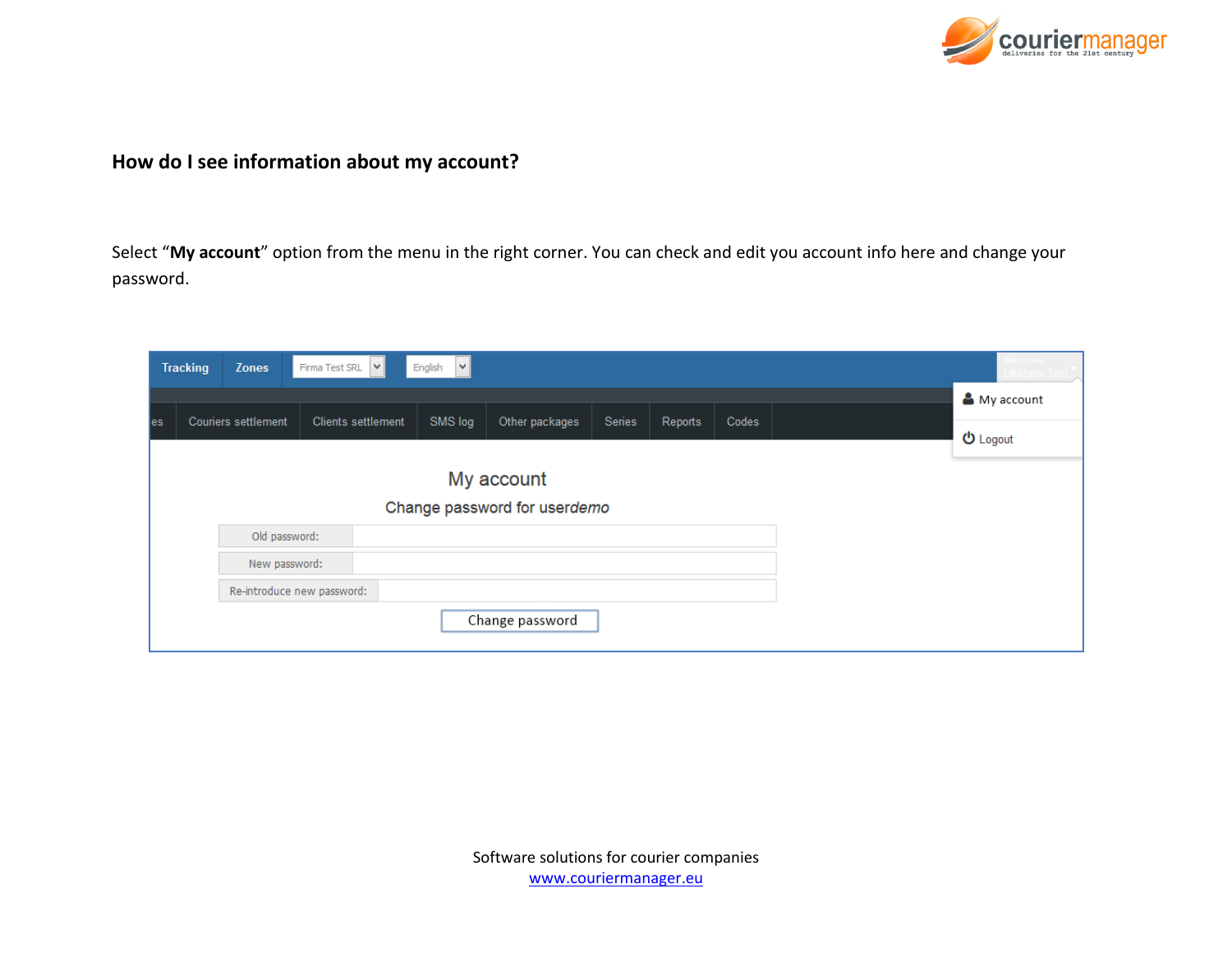

## **Menu description**

The main menu contains the following categories: **Packages, Import, Clients Settlements, Invoices.**



Packages is the first page you see when you log in the software. This page enables you to perform the following operations:

- Add a new AWB;
- Search a certain AWB by its number;
- Sort AWBs according to their date or status;
- Change an AWB's status;
- Print certain packages or CODs (cash-on-delivery);
- Create a group for selected packages.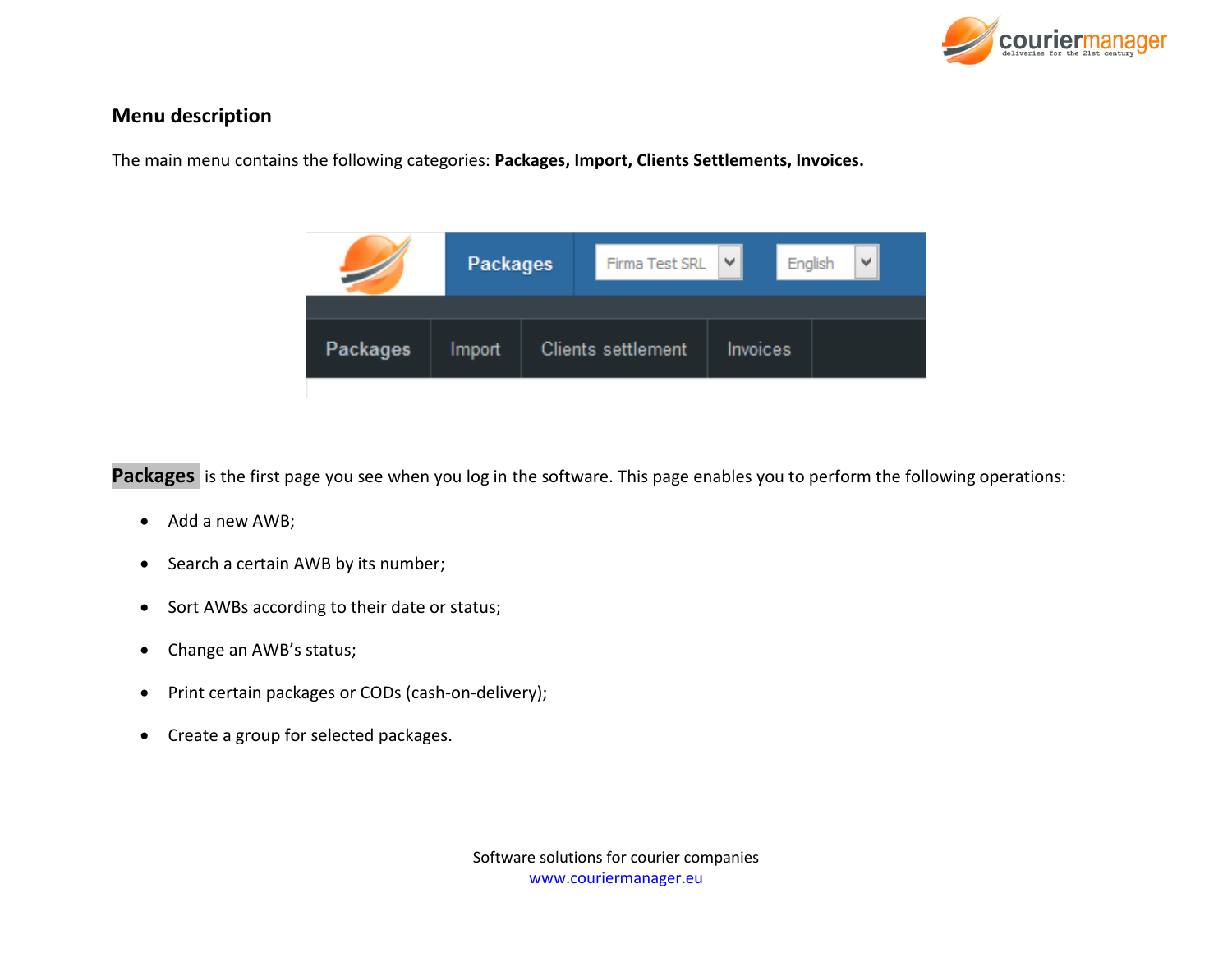

In the left side of the page you can do a search by expedition type and payment method, country or/and weight. To search by a time interval you have to select the date and press "ok" for results generation.

| $\Box$<br>Only with COD                                                       | Add AWB                                                              |                                              |                             |                                    |                            |              |  |  |  |
|-------------------------------------------------------------------------------|----------------------------------------------------------------------|----------------------------------------------|-----------------------------|------------------------------------|----------------------------|--------------|--|--|--|
| $\vert \vee \vert$<br>Country<br>- All countries -                            |                                                                      | Q Search<br>$\sigma$ Reset<br>$\vee$ Confirm |                             |                                    |                            |              |  |  |  |
| At least<br>kg                                                                |                                                                      |                                              |                             |                                    |                            |              |  |  |  |
| kg<br>Less than                                                               | From<br>$\vee$<br>$2017$ $\vee$ until 1<br> v <br>$\perp$<br>August  | $\vert \vee \vert$<br>M<br>August            | $2017$ $\vee$ not delivered | days                               | $ $ Ok                     |              |  |  |  |
| Search                                                                        | - All payment types - $ \mathbf{v} $                                 | January<br>February                          |                             |                                    |                            |              |  |  |  |
|                                                                               |                                                                      | March<br>April                               |                             |                                    |                            |              |  |  |  |
|                                                                               | Show entries 1-0 from 0                                              | May<br>June                                  |                             |                                    |                            |              |  |  |  |
| <b>Status</b><br><b>Client</b><br><b>Sender</b><br><b>Number</b>              | Date<br><b>City sender</b><br><b>Expedition</b><br><b>Receiver</b>   | July                                         | <b>Type</b>                 | <b>Others serv</b>                 | Courier                    | <b>Notes</b> |  |  |  |
| $\vee$<br>$\vee$<br>$-$ All $ \vert \vee \vert$<br>$-$ All $-$<br>$-$ All $-$ | $-$ All $-$<br>$\vee$<br>$\cdot$ - All -<br>$\vee$<br>$\sim$ - All - | $\vee$<br>August                             | $\checkmark$<br>$-$ All $-$ | $\vee$<br>$\left\  - A \right\ $ - | $\alpha$ - All -<br>$\vee$ |              |  |  |  |
| Total for 0 awbs:                                                             |                                                                      | September<br>0.00 kg                         |                             |                                    | $R = 0.00$                 |              |  |  |  |
|                                                                               |                                                                      | October                                      |                             |                                    |                            |              |  |  |  |

#### **Import**

This section offers the possibility to import multiple packages from an Excel document and the steps for doing that are described in the application.

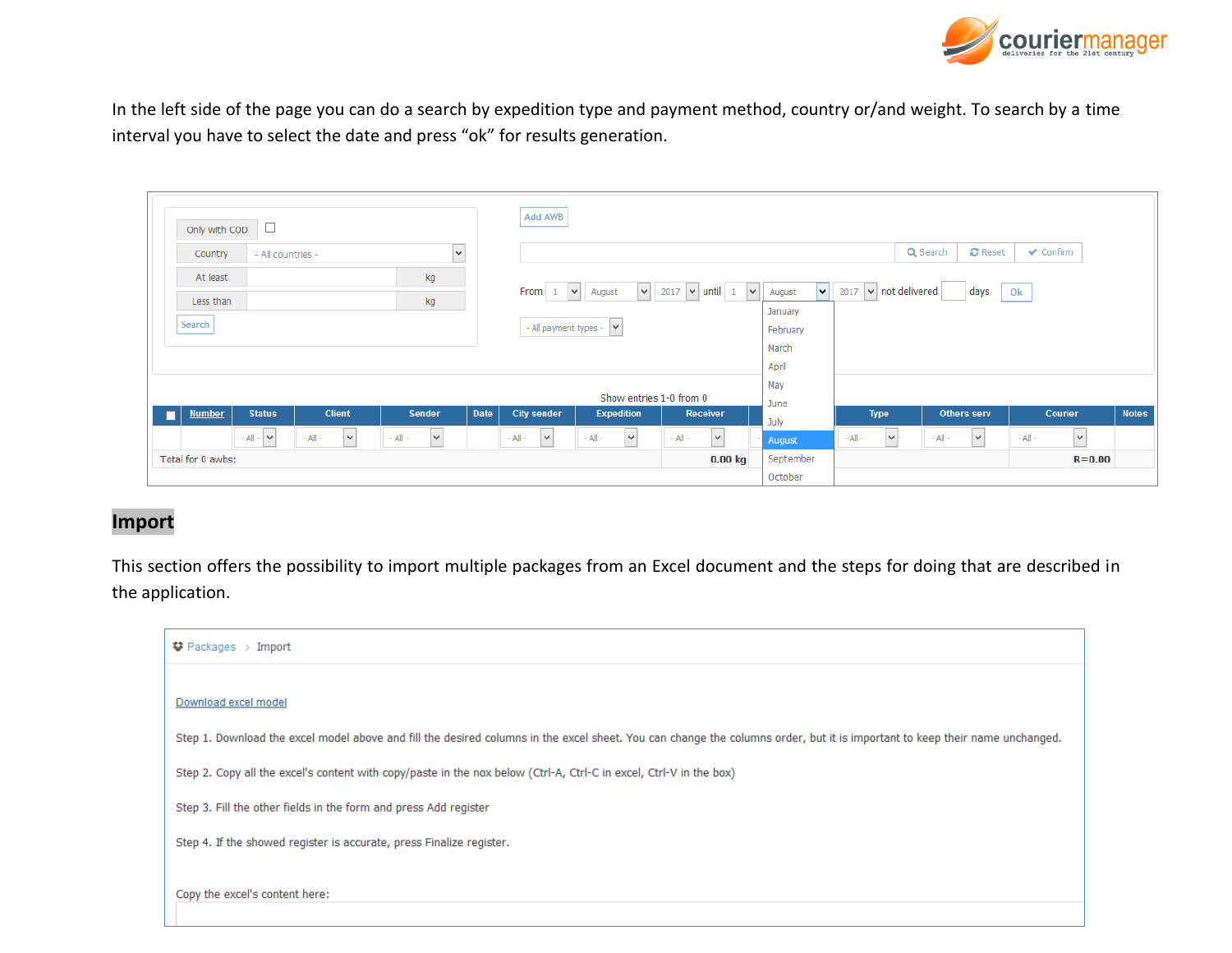

In the left side of the page you will find a legend with the valid values in the application for the fields in chart. Under the chart you have the Add register and Finalize register buttons.

| Service:         | regular                                           | $\mathbf{v}$                          |
|------------------|---------------------------------------------------|---------------------------------------|
| Sender:          | Client Test 1                                     | Valid values for the Zone field are:  |
| Sender contact:  |                                                   | • local<br>· metropolitan             |
| Sender address:  |                                                   | · national                            |
| Sender city:     |                                                   | Valid values for the COD Type are:    |
| Sender district: |                                                   | $\bullet$ cont<br>$\bullet$ cash      |
| Sender phone:    |                                                   | Valid values for the Return Type are: |
| Sent to:         | $\checkmark$<br>$2017$ $\vee$<br>v<br>August<br>1 | · document<br>$_{\bullet}$ package    |
|                  |                                                   |                                       |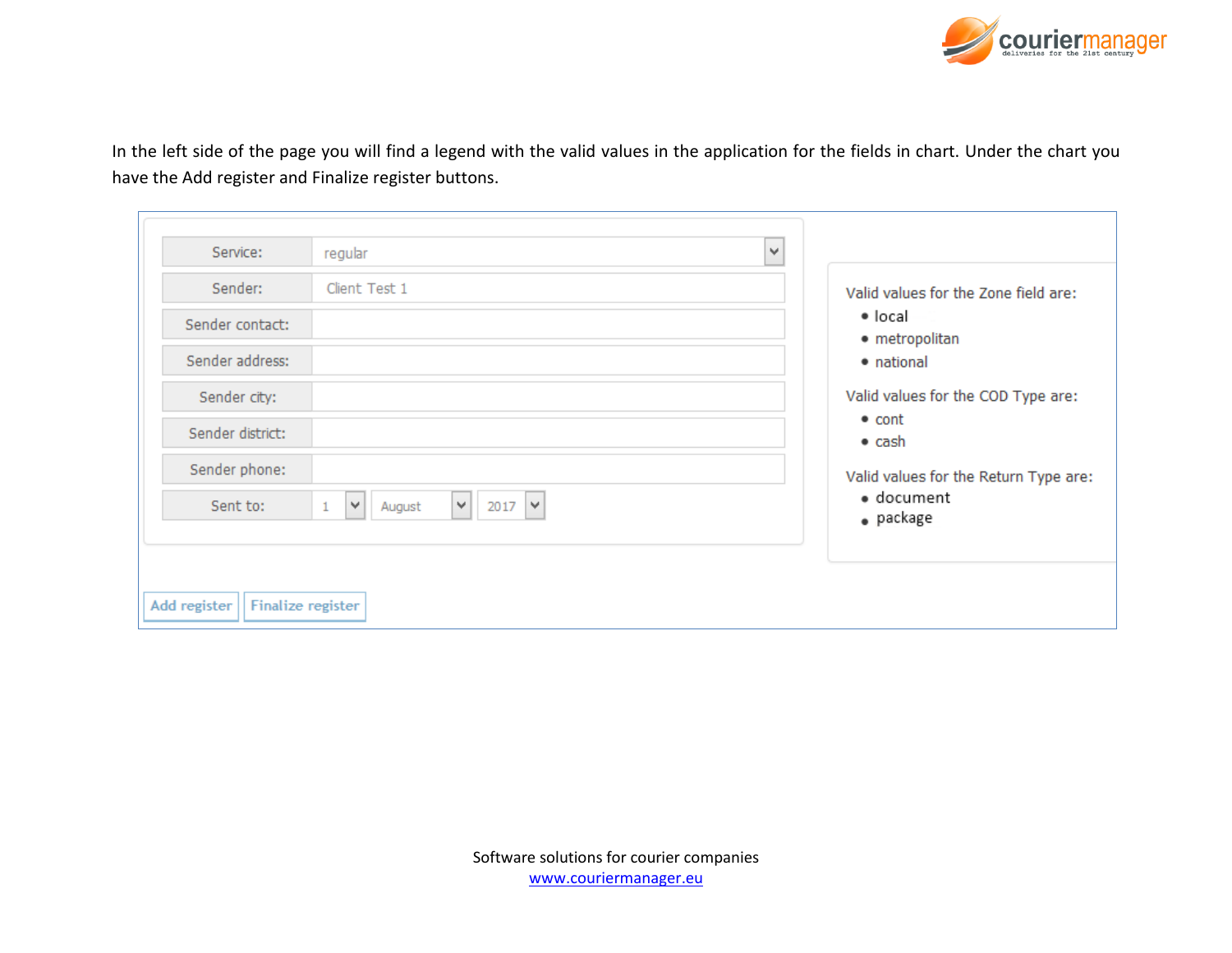

**Clients settlement** represents the settlements manager: you can monitor the delivered and unsettled packages here, the ones that weren't delivered and the ones that were settled in advance (if there is such case).

For delivered and unsettled packages you can see information regarding expedition date, the cash on delivery that must be paid, the AWB's number- when you click on its number you will be shown complete information on that AWB and the receiver's name and address.

Under the search bar of an AWB you'll find "**Settlements list**" which opens a page with the settlements' history with date, transaction number, settled amount and receiver.

|                                  | $\bigcirc$ Packages > Clients Settlement |             |               |                                         |                                                                                             |       |  |  |  |  |  |  |
|----------------------------------|------------------------------------------|-------------|---------------|-----------------------------------------|---------------------------------------------------------------------------------------------|-------|--|--|--|--|--|--|
|                                  |                                          |             |               |                                         | Search awb                                                                                  | Reset |  |  |  |  |  |  |
| Settlement list                  |                                          |             |               |                                         |                                                                                             |       |  |  |  |  |  |  |
| Delivered and unsettled packages |                                          |             |               |                                         |                                                                                             |       |  |  |  |  |  |  |
| <b>Delivered</b>                 | <b>COD</b>                               | <b>Type</b> | <b>Number</b> |                                         | <b>Receiver</b>                                                                             |       |  |  |  |  |  |  |
| 26-06-2017                       | 200.00                                   | cont        | 1927          |                                         | Maria Tanase Str. Stirbei Voda nr. 102 bl. 32 et. 4 ap. 132 interfon 132 sector 3 Bucuresti |       |  |  |  |  |  |  |
| 26-06-2017                       | 79.00                                    | cont        | 1929          | Tudor Ilie Str. Eroilor nr. 3 Voluntari |                                                                                             |       |  |  |  |  |  |  |
|                                  |                                          |             |               |                                         |                                                                                             |       |  |  |  |  |  |  |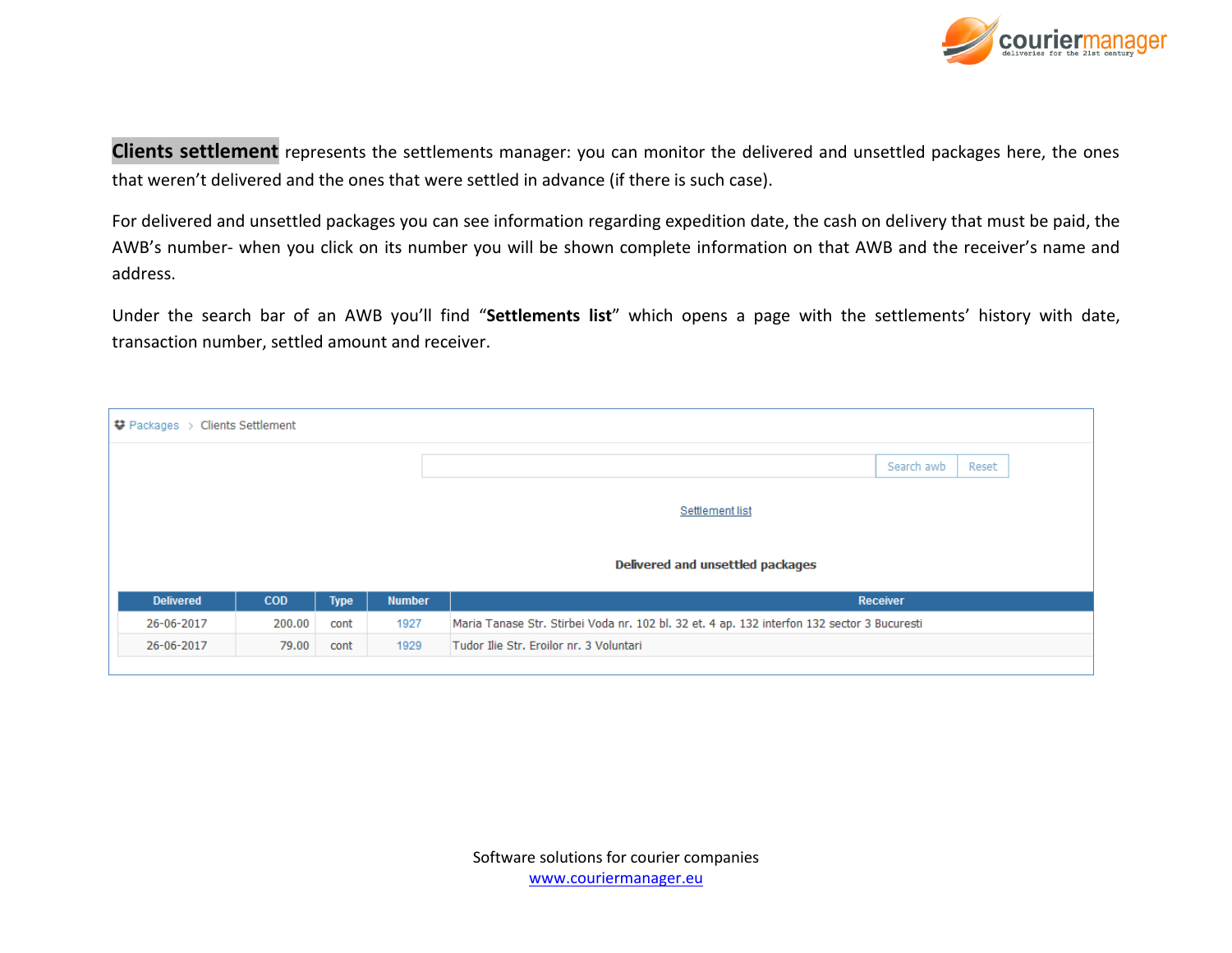

**Invoices**- in this section you can keep record of your invoices. You can view the invoices you have to pay, their value with/ without VAT and the surcharges for due days.

|                                             | $\bigotimes$ Company > Invoices |               |             |          |                                                                    |                          |                 |         |                                                 |  |  |  |  |
|---------------------------------------------|---------------------------------|---------------|-------------|----------|--------------------------------------------------------------------|--------------------------|-----------------|---------|-------------------------------------------------|--|--|--|--|
|                                             |                                 |               |             |          |                                                                    |                          |                 |         |                                                 |  |  |  |  |
| <b>Date</b>                                 | Company                         | <b>Number</b> | Value       | Value    | <b>Comments</b>                                                    | <b>Received</b>          | <b>Received</b> | Due day |                                                 |  |  |  |  |
|                                             |                                 |               | without VAT | with VAT |                                                                    |                          |                 |         |                                                 |  |  |  |  |
| 26-06-2017                                  | Client Test 1                   | Sdc 1014      | 22.00       |          | 26.18 Transport counter value package no 1920 from date 15-05-2017 | $\sim$                   |                 |         | $-36$ $Q$                                       |  |  |  |  |
| 26-06-2017                                  | Client Test 1                   | Sdc 1013      | 0.00        |          | 0.00 Transport counter value package no 1921 from date 15-05-2017  | $\overline{\phantom{a}}$ |                 |         | $-36$ <sup><sup><math>\oplus</math></sup></sup> |  |  |  |  |
| 26-06-2017                                  | Client Test 1                   | Sdc 1012      | 0.00        |          | 0.00 Transport counter value package no 1922 from date 15-05-2017  | $\overline{\phantom{a}}$ |                 |         | $-36$ <sup><sup><math>\oplus</math></sup></sup> |  |  |  |  |
| <b>Total selected invoices:</b><br>$\bf{0}$ |                                 | $\bf{0}$      |             |          | $\bf{0}$                                                           |                          |                 |         |                                                 |  |  |  |  |

| Date:           | 26-06-2017                        |  |  |  |  |
|-----------------|-----------------------------------|--|--|--|--|
| On company:     | <b>Firma Test SRL</b>             |  |  |  |  |
| Client:         | <b>Client Test 1</b>              |  |  |  |  |
| Zone:           | All zones                         |  |  |  |  |
| Series/ Number: | <b>Sdc 1014</b>                   |  |  |  |  |
| Value:          | 22.00                             |  |  |  |  |
| Value with VAT: | 26.18                             |  |  |  |  |
| Paid:           | $\bullet$                         |  |  |  |  |
| Issued by:      | Test User                         |  |  |  |  |
| In account:     |                                   |  |  |  |  |
| Collected:      |                                   |  |  |  |  |
| Period:         | $01 - 06 - 2017 - 31 - 07 - 2017$ |  |  |  |  |
| VAT Percentage: | 19.00 %                           |  |  |  |  |

When you click on **View** you will be shown the invoice- you can print it, view it in Excel or email it. The application allows you to set the invoice value in the AWB.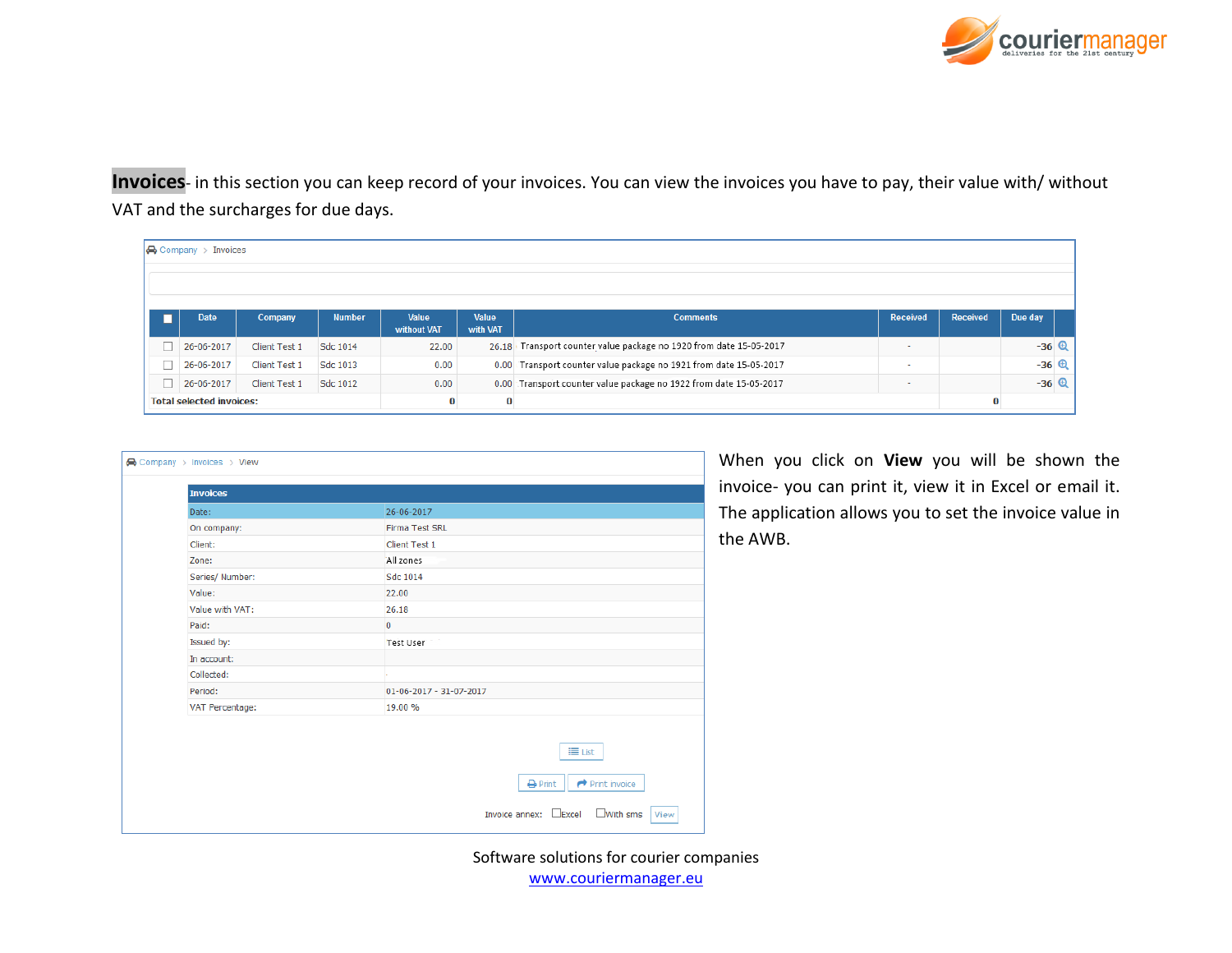

# **How do I add a package?**

If you want to deliver a package go in the **Packages** page from the menu and click "**Add AWB**". In the form that appears you must fill in the expedition details.

| ♥ Packages > Add AWB       |                               |          |                      |                     |                                         |                             |
|----------------------------|-------------------------------|----------|----------------------|---------------------|-----------------------------------------|-----------------------------|
| <b>Expedition type:</b>    | regular                       | v        | envelope             | $\checkmark$        | kg                                      |                             |
| Payment:                   | regular<br>express            |          |                      | Payed by:<br>Client | $\blacktriangledown$<br>Payment method: | contract                    |
| Content:                   |                               |          |                      |                     |                                         |                             |
| <b>Sender</b>              |                               |          |                      |                     |                                         | Switch sender with receiver |
| Sender:                    |                               |          |                      | from:               |                                         |                             |
| Choose saved<br>address    | Choose saved receiver address |          |                      |                     |                                         | $\overline{\mathbf{v}}$     |
| Sender address:            | Str"):                        |          |                      |                     | nr.                                     |                             |
|                            | Building                      | entrance | floor                | ap                  | intercom                                | sector                      |
|                            | County:                       |          |                      | City:               |                                         |                             |
|                            | Postal code:                  |          | - Pick postal code - |                     |                                         |                             |
|                            | Country:                      | Romania  |                      |                     |                                         |                             |
|                            | Phone:                        |          |                      |                     |                                         |                             |
| Sent time:                 | 01-08-2017                    |          |                      |                     |                                         |                             |
| Add to saved<br>addresses: | $\Box$                        |          |                      |                     |                                         |                             |

You can choose for a certain **type of expedition**: regular or express for example, according to how fast you need the expedition to be.

**Paid by client** is a payment method based on a contract- for cases when you deliver more packages and the payment is done once for all at the end of the month according to the contract.

**Envelope/Package weight-** kg will be filled in afterward either by the courier or at the courier agency's office.

**Content**- refers to what the package contains: documents, books, clothes, etc.

"**Sender**" will automatically show your company's info or you have the possibility to select "Change" and introduce other info.

For introducing the receiver, if the expedition is to an address where you have delivered before, you can select it by clicking on the arrow from " Choose saved receiver address" or you can simply introduce the data in the form.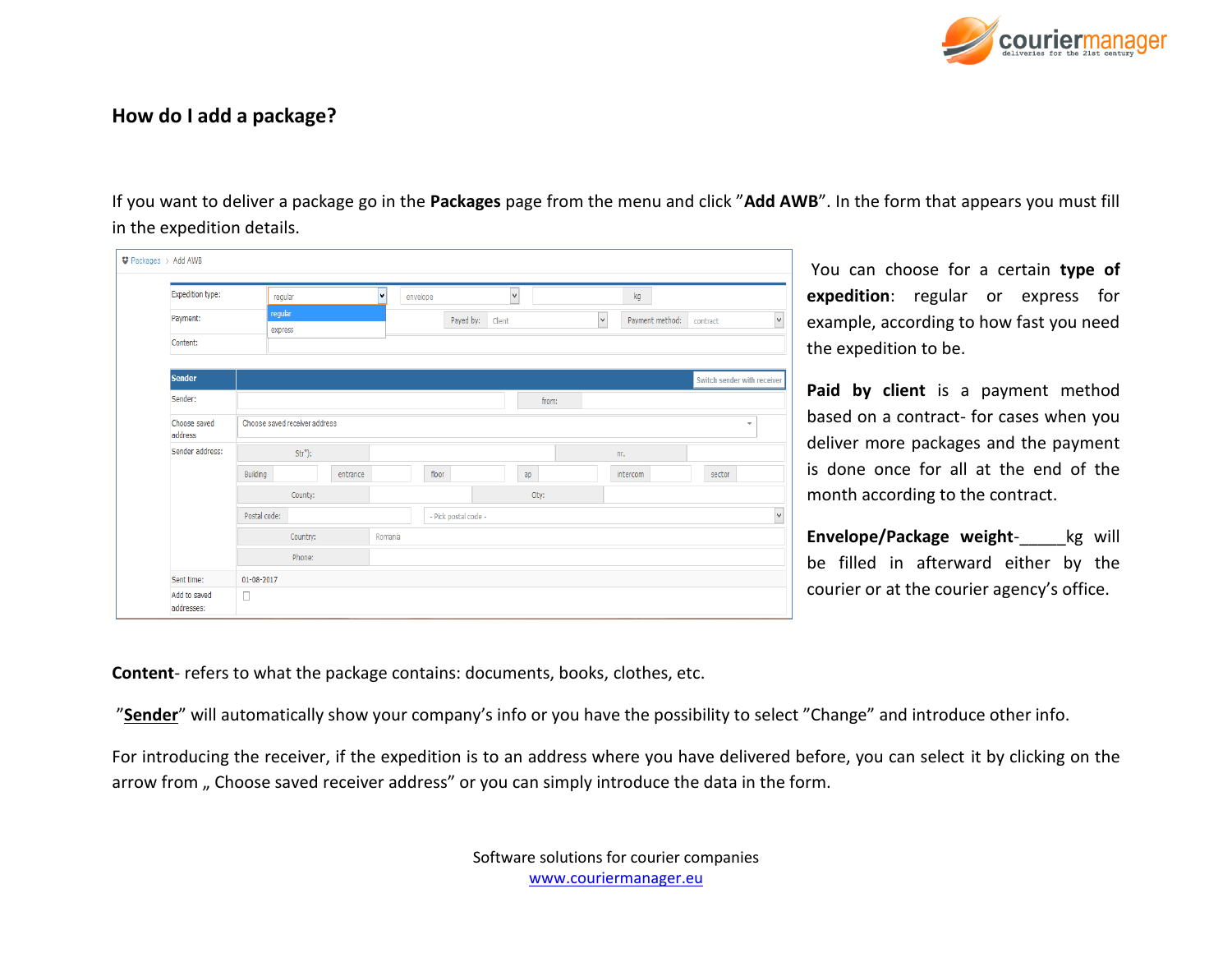

#### *Attention:*

If there are fields where you don't have any data to introduce leave them empty, don't fill in with lines or other marks.

Also it is very important to introduce just one phone number to be contacted by the courier.

At the bottom of the page you can choose different additional services. If you send a package with cash on delivery you have to introduce the amount that needs to be collected.

| <b>Receiver</b>              |                    | Choose saved receiver address |     |                      |  |                |        |          |              |        |            |              |
|------------------------------|--------------------|-------------------------------|-----|----------------------|--|----------------|--------|----------|--------------|--------|------------|--------------|
| Receiver:                    |                    |                               |     |                      |  |                | for:   |          |              |        |            |              |
| Receiver address:            | City:              |                               |     |                      |  |                |        |          | County:      |        |            |              |
|                              | Street:            |                               |     |                      |  |                |        |          | no.          |        |            |              |
|                              | Bld.               |                               | fl. |                      |  | ap.            |        | intercom |              | sector |            |              |
|                              | Address (optional) |                               |     |                      |  |                |        |          |              |        |            |              |
|                              | Postal code:       |                               |     | - Pick postal code - |  |                |        |          |              |        |            | $\checkmark$ |
|                              | Registration no    |                               |     |                      |  |                | VAT no |          |              |        |            |              |
|                              | Country:           | Romania                       |     |                      |  |                |        |          |              |        |            |              |
|                              | Phone:             |                               |     |                      |  |                |        |          |              |        |            |              |
| Comments:                    |                    |                               |     |                      |  |                |        |          |              |        |            |              |
| Add to saved<br>addresses:   | $\Box$             |                               |     |                      |  |                |        |          |              |        |            |              |
| <b>Extra services</b>        |                    |                               |     |                      |  |                |        |          |              |        |            |              |
| Return:                      |                    | $\Box$<br>Retur               |     |                      |  |                |        |          |              |        |            |              |
| Cash on Delivery:            |                    |                               |     | <b>PKR</b>           |  | Bank transfer: |        | account  | $\checkmark$ |        |            |              |
| Insurance:                   |                    |                               |     |                      |  |                |        |          |              |        | <b>PKR</b> |              |
| <b>X</b> Cancel<br>$\vee$ OK |                    |                               |     |                      |  |                |        |          |              |        |            |              |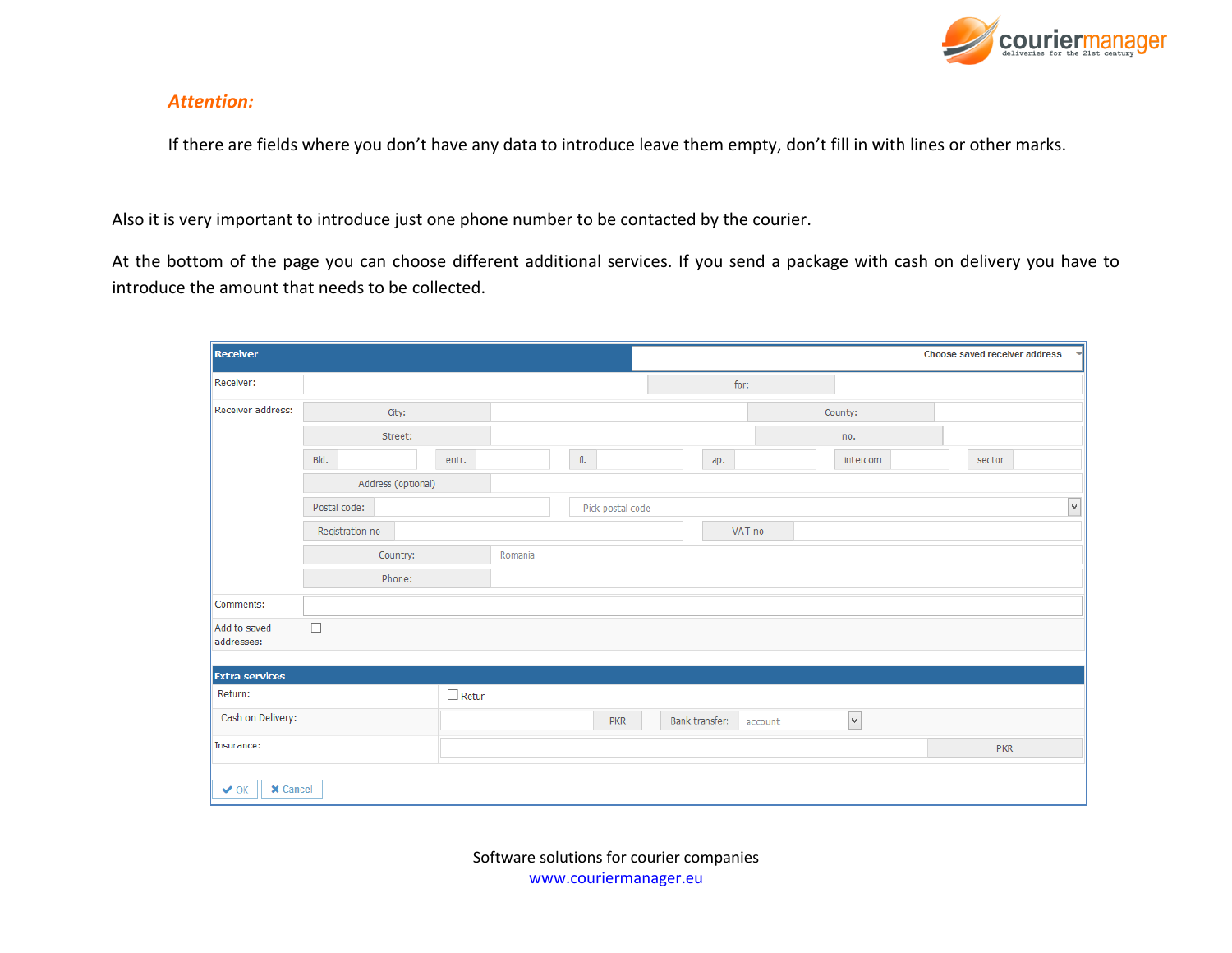

An AWB or an expedition file looks like the following example:

| <b>AWB</b>        |                                                            |
|-------------------|------------------------------------------------------------|
| For company:      | Firma Test SRL<br>Change company -<br>$\checkmark$         |
| No:               | 1946                                                       |
| Franchisor:       |                                                            |
| Status:           | $\checkmark$<br>active                                     |
| Courier:          | Curier1                                                    |
| Hub:              |                                                            |
| Route:            |                                                            |
| Expedition type:  | envelope 1.00 kg regular                                   |
| Price:            | 0.0 (zone national) Invoice AWB                            |
| Payed by:         | client by contract                                         |
| Content:          |                                                            |
| Other services:   | Cash on Delivery: 345.00 cont COD receipt series sdc no 11 |
| Client:           | = Client Ocazional =                                       |
| <b>Sender</b>     |                                                            |
| Sender:           | $=$ Client Ocazional $=$                                   |
| Sender phone:     |                                                            |
| Sender address:   |                                                            |
| Received at:      | 01-08-2017 14:54:00                                        |
| <b>Receiver</b>   |                                                            |
| Receiver:         | test,                                                      |
| Receiver address: |                                                            |
| Receiver phone:   |                                                            |
| Delivered time:   | 01-08-2017 24:00:00                                        |
| Received by:      |                                                            |
| Comments:         |                                                            |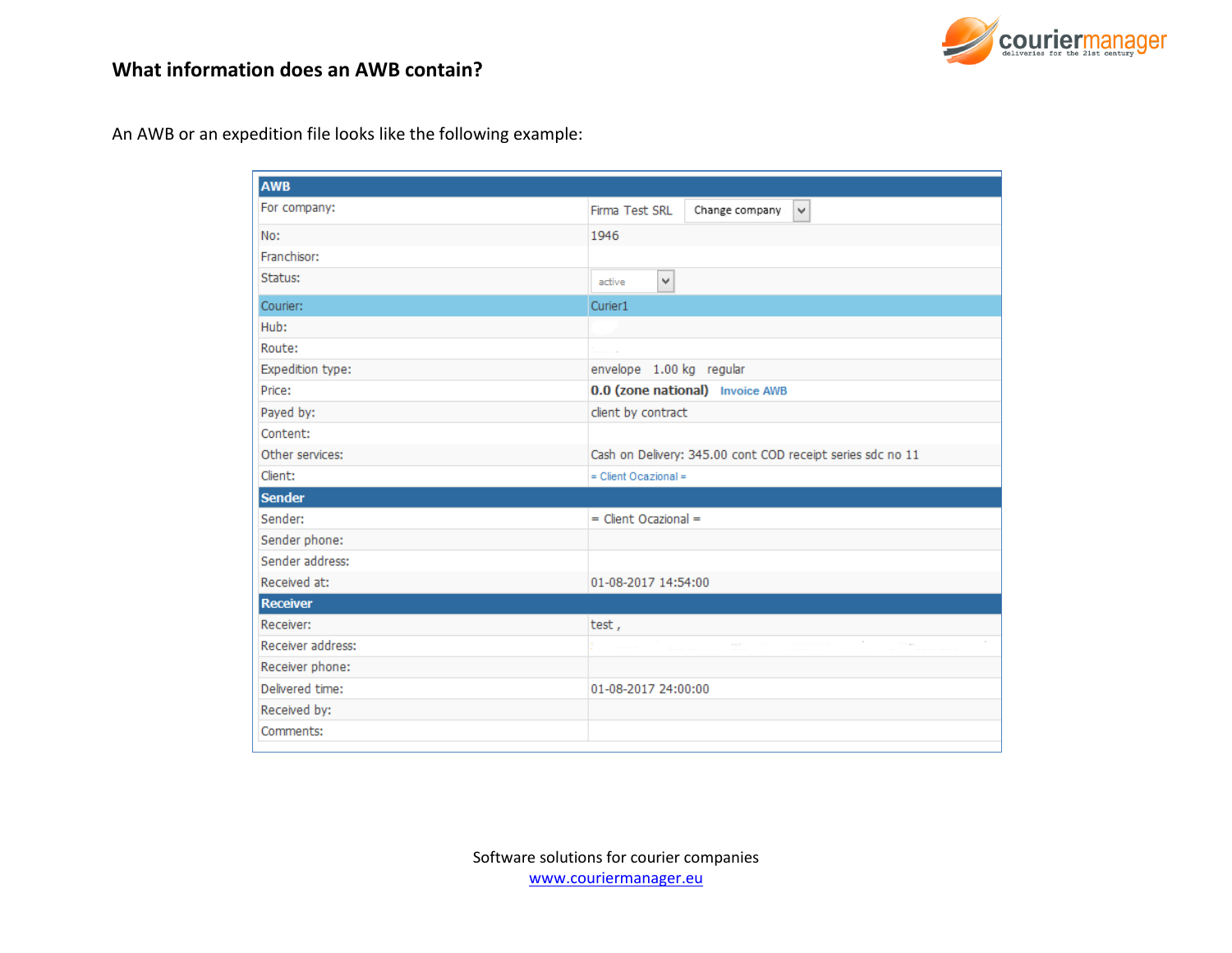

# **How do I change an AWB status?**

After adding an AWB to view and change its status you have to select Packages in the main menu. You will find a list of your AWBsthe first column in the chart represents the number of each awb and in the second column you can see their statuses.

A new added AWB the status will be draft- in this stage you can still edit and change the info about your AWB. For sending an AWB you have to select it from the chart and then click on "Finalize selected AWBs". When the awb status is Active or Notified it can not be changed and to cancel the expedition you must call the company.

# **How can I find an older AWB?**

With the search bar you can easily find older AWBs; you can search them by number, date, status, payment method.

| Only with COD |                   |              | Add AWB                                                                                               |          |                                |                               |  |
|---------------|-------------------|--------------|-------------------------------------------------------------------------------------------------------|----------|--------------------------------|-------------------------------|--|
| Country       | - All countries - | $\checkmark$ |                                                                                                       | Q Search | $\mathbf C$ Reset              | $\blacktriangleright$ Confirm |  |
| At least      | kg                |              | From $1 \times 3$ January $3 \times 2017 \times 101111 \times 4$ August $3 \times 1017 \times 101111$ |          | $\mathbf{0}\mathbf{k}$<br>days |                               |  |
| Less than     | kg                |              |                                                                                                       |          |                                |                               |  |
| <b>Search</b> |                   |              | - All payment types - $ \mathsf{v} $                                                                  |          |                                |                               |  |